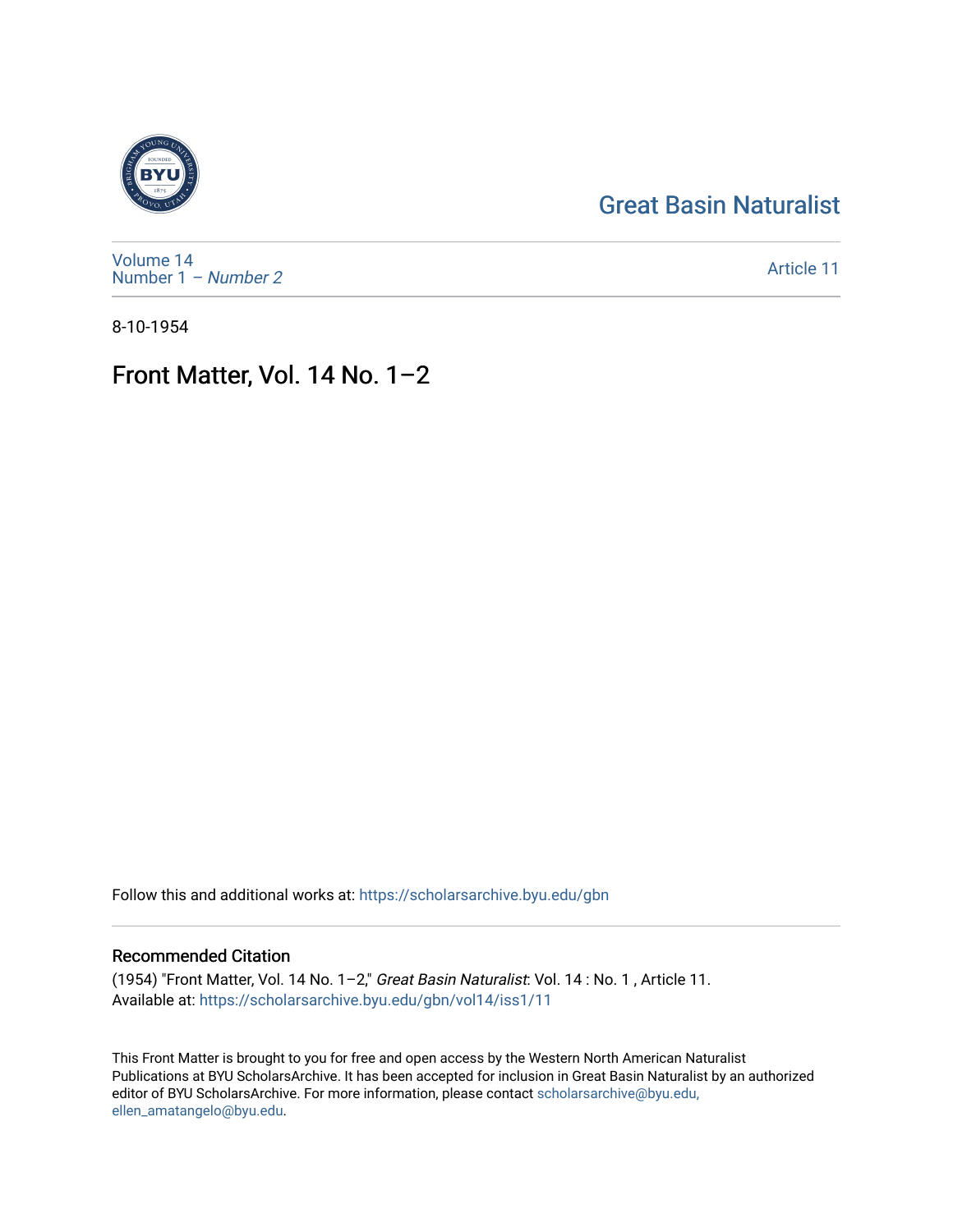$13.98$ 

# **The Great Basin** in 47 766L natural 13T

Volume XIV August, 1954 Nos. 1-2

### TABLE OF CONTENTS

| Tingidae: Descriptions and Synonymic Data (Hemiptera),                                                           |    |
|------------------------------------------------------------------------------------------------------------------|----|
|                                                                                                                  |    |
| Two New Species of Cinara (Aphidae), Illustrations, F. C.                                                        | 11 |
|                                                                                                                  |    |
|                                                                                                                  | 15 |
| Some Terrestrial Gastropods From the Deep Creek Mountains,                                                       | 19 |
| The Description of the Alate Form of Lachnus montanus                                                            | 21 |
|                                                                                                                  |    |
| Small Clam Attacks Young Trout, Illustrations, Vasco M.                                                          | 23 |
| Gastroidea cyanea Melsh (Coleoptera) Preyed Upon by an<br>Hemiptera Predator, Illustrations, Vasco M. Tanner and | 27 |
|                                                                                                                  |    |
| A Study of Some Rocky Mountain Spotted Fever Vectors and                                                         | 31 |
|                                                                                                                  | 38 |
|                                                                                                                  |    |



published by DEPARTMENT OF ZOOLOGY AND ENTOMOLOGY BRIGHAM YOUNG UNIVERSITY